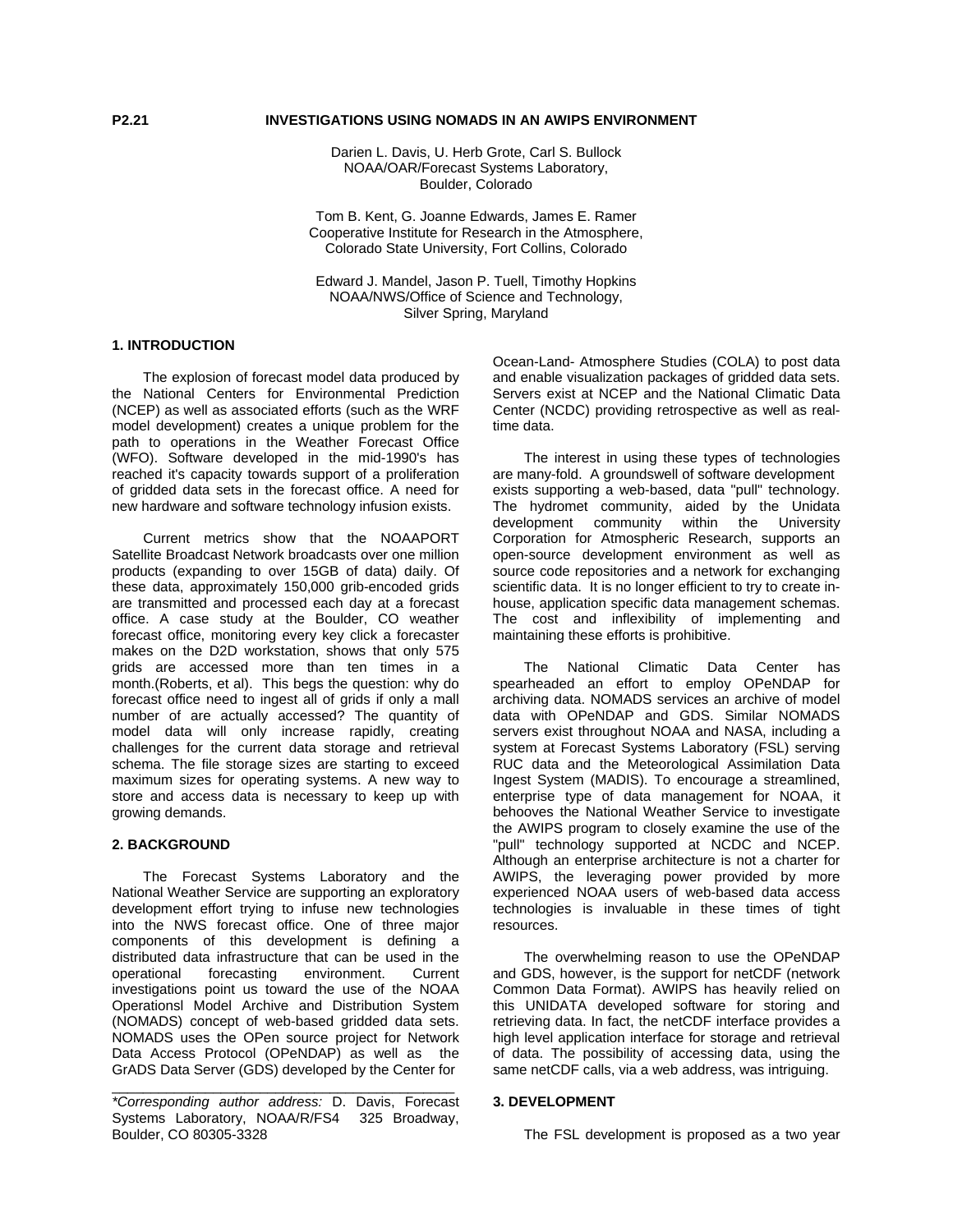project starting spring, 2004. The first year has been spent investigating use of netCDF files of model data accessed via a web address. The second year examines the use of GDS and decoding grib-encoded grids. This is a very powerful alternative to current AWIPS data storage schema, and could be an extremely valuable alternative for the ever-growing amount of model data.

 FSL has approached this effort with three selfdefined constraints. First, the proposed software architecture must support a hybrid system. The current AWIPS data schema relies on locally-resident data for access and use at the forecaster workstation. The system is based solely on Network File System (NFS) for sharing data among workstations. Data is ingested, decoded, and stored in a hierarchical file system, using directory names as indexes to data type, scale, and other data-defining characteristics. Filenames are used to reflect the time coverage of data. A filename such as the following:

## \$FXA\_DATA/radar/kftg/V/elev0\_5/res0\_25/level256/200 41103\_1639

is from a the kftg WSR-88D radar, velocity product, .5 degree elevation, 1/4 km radial resolution, 8bit color, radar scan starting at 16:39 on November 3, 2004. Although this has been an effective data storage/description schema, it has outgrown its usefulness. The data is constrained to one top node (defined by environment variable FXA\_DATA), which makes distribution of data across several file systems impossible. NWS has experienced an obese infusion of data. The system designed in 1995 for NOAAPORT and radar data is now bursting at the seams with a dire need for infrastructure change. Any changes need to accommodate current data access as well as introduce new schemes. Therefore, the need for a hybrid system.

 Second, the exploratory development is solely concentrating on accessing model data with the "pull" technology. In particular, the development is only being applied to GRIB encoded messages, not the new GRIB2 encoded data. The reason for these related controls are based on the amount of software available from the community. The GRIB2 has simply not been available long enough on NOAAPORT for non-NWS developers to have created the necessary support software. This would then require in-house developed efforts. Also, most software investigated was heavily skewed toward model data access; therefore, the initial development would take advantage of these efforts.

 Third, FSL would apply this technology to locally created model data. Grids can be created by local models, Office of Hydrology applications, and output from the Graphical Forecast Editor (GFE). Currently, there is no elegant method to inherit these grids for display by the D2D application of the forecaster workstation. The D2D application has myriad tools available for perusing and fusing data. The need exists to merge these data sets.

 Currently, FSL has staged a system using OPeNDAP and THREDDS, a UNIDATA developed cataloging application on an AWIPS data server. The storage software required a few changes, one of which was the use of symbolic links on every model file with a ".nc" extension due to constraints of the OPeNDAP software.

 To access the data on a forecaster workstation, the AWIPS software uses a series of entries in tables to locate data. The current entry in a table has the following line in a configuration table:

|1|Grid/SBN/netCDF/CONUS211/NGM |ngm211 larid211 ...

This entry is the NGM 211 grid. To access these data over the web, the following modification is made:

|1|www |ngm211 |grid211

A new configuration file has been added to redirect data access to a web address. The associated entry in this file is:

NGM |dx1-alps |cgi-bin/nph-dods |gridNetcdf/CONUS211/NGM

When the "www" field is encountered, the software builds an address and opens the data file remotely. The netcdf calls to access data are then applied.

 Two problems have arisen using with our current access of data. The AWIPS software uses the UNIX readdir function to return a listing of files in a directory. This listing has the following format:

 20041004\_0000 20041004\_1200

The software can then open these filenames to retrieve data for display. Since the data is remote and the site is unknown, software is required to retrieve the same information. The THREDDS catalog on the data server can provide this service. The catalog creates and XML document with the following entry excerpted:

```
 <dataset name="gridNetcdf/CONUS211/Eta/"> 
 <dataset name="2004-10-04 12:00:00 GMT" 
urlPath="gridNetcdf/CONUS211/Eta/20041004_1200.n
c"/> 
 <dataset name="2004-10-04 00:00:00 GMT" 
urlPath="gridNetcdf/CONUS211/Eta/20041004_0000.n
c'' </dataset>
```
The access software for AWIPS has to be engineered to extract the listings from the XML document from the AWIPS C++ code.

 The second problem is the need for a parameter inventory to expedite data access. Each parameter,, forecast time, and level has a binary byte (in the netCDF file) signifying existence of the data. Since a